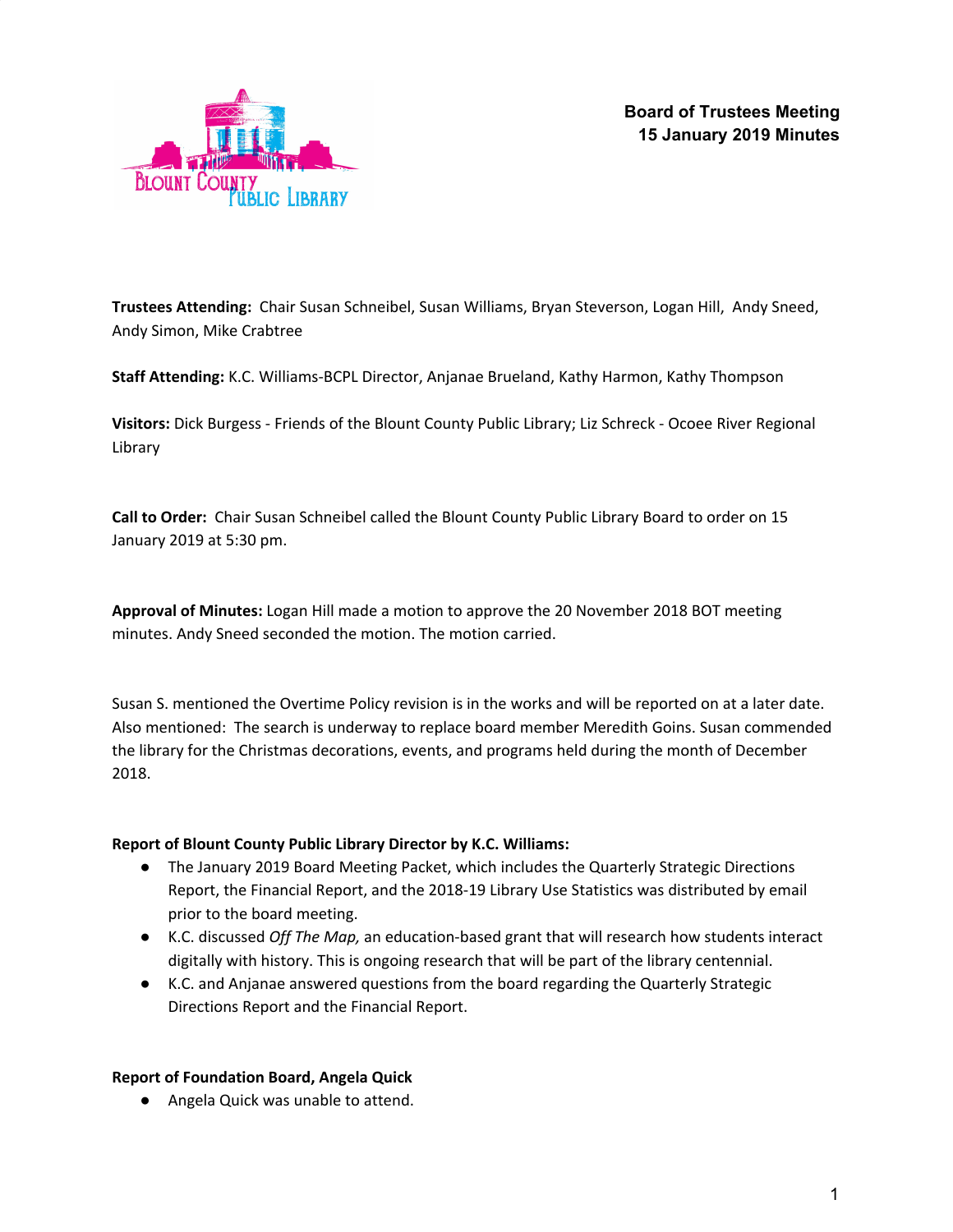# **Board of Trustees Meeting 15 January 2019 Minutes**

#### **Report of Friends of the Library, Dick Burgess**

- Dick Burgess reported the December book sale raised \$12,400.00. Total sales for 2018, including online sales, were \$87,800.00.
- The Friends are working to increase their tax exemption limit from \$100,000.00 to \$300,000.00.
- The eBay office area space in the basement was increased. eBay sales amount to almost half of the Friends total annual income.
- Gift certificates are now available for purchase.

### **Report of Ocoee River Regional Library, Liz Schreck or representative**

- The READS FY 2018-19 Data Statistics were distributed by email prior to the meeting.
- Liz Schreck distributed the Ocoee River Regional Library report and copies of the annual documents OSAP 2017-18, PLSA 2018-19, and the TN Standards Survey results for Non-Metro Full Service Libraries.
- Liz discussed the upcoming regional training opportunities and the statistics report and answered questions from the board about the standards survey.

#### **Old Business**

- K.C. mentioned the library renovation project core team met with Chris Soro to discuss the project next steps, funding for which was approved by the Foundation.
- K.C. distributed the January/February 2019 library newsletter with a 3D front page, library cards with the winning 3D centennial logo and 3D glasses that are distributed to patrons that receive the centennial library card.
- K.C. mentioned the Capira mobile app should go live this month, a rough draft of the storyboard for the library marketing video has been done, and the second edition of Foothills Voices is in the final editing stage.
- K.C. shared the Centennial Celebration calendar of events and discussed upcoming events, including the Library Memory Project.
- K.C. reported the Blount County Commission approved funding for the HVAC repairs.
- The 7 December 2018 *Lunch with the Board* event was discussed.
- Anjanae reported the library newsletters will be distributed at county community centers.

#### **New Business**

● The Library Director evaluation is due. Evaluation forms will be distributed to the board members by email.